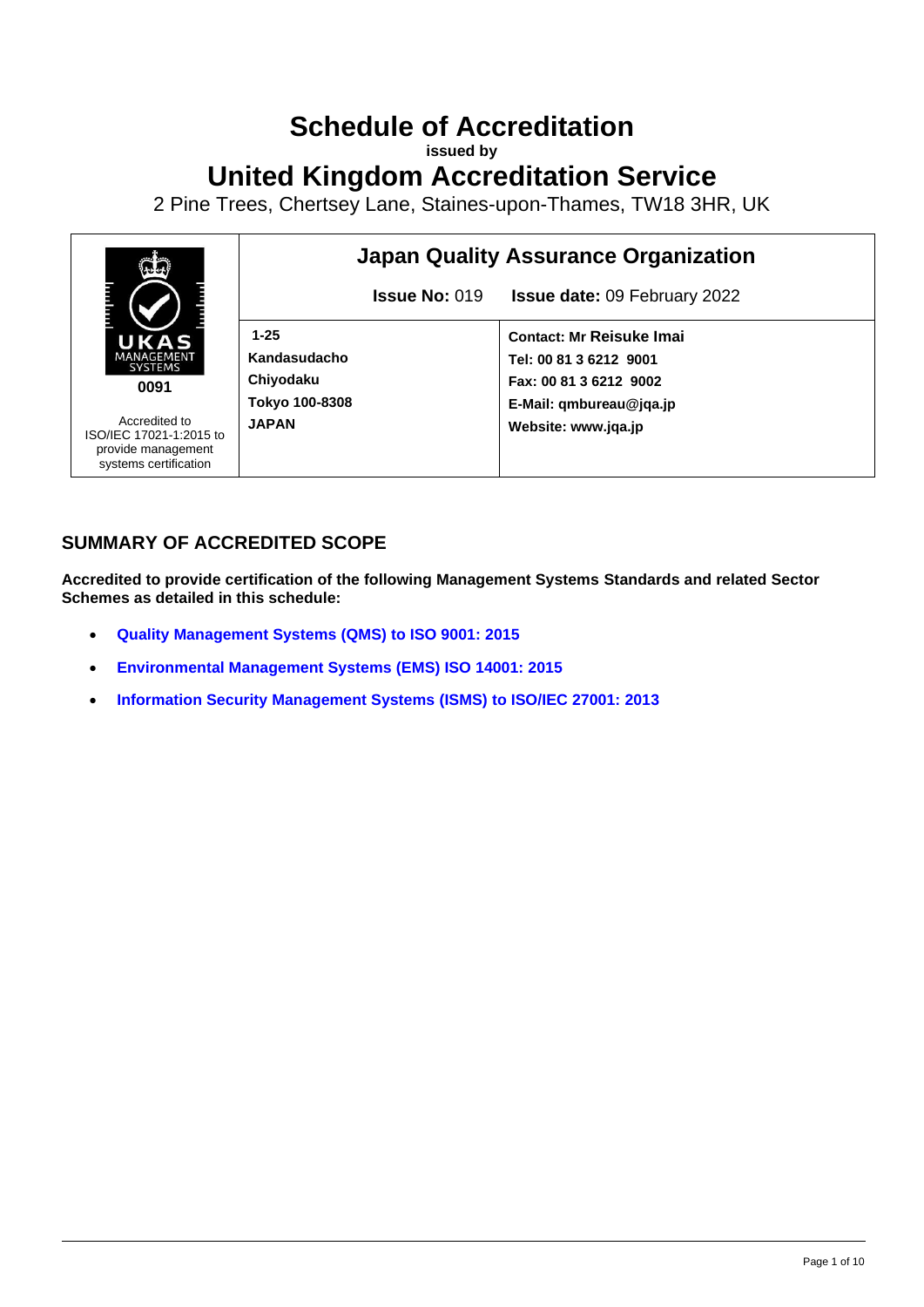

#### **Schedule of Accreditation issued by United Kingdom Accreditation Service**

2 Pine Trees, Chertsey Lane, Staines -upon -Thames, TW18 3HR, UK

#### **Japan Quality Assurance Organization**

**Issue No:** 019 **Issue date:** 09 February 2022

| <b>KEY LOCATION ADDRESS</b>                                                                                                        | QMS | EMS | SMS |
|------------------------------------------------------------------------------------------------------------------------------------|-----|-----|-----|
| Japan Quality Assurance Organization<br>Management Systems Sector<br>1-25 Kandasudacho<br>Chiyodakau<br>Tokyo<br>100-8308<br>Japan |     |     |     |

This Certification Body has demonstrated to UKAS that it has the systems and processes in place to provide the competence and capability, including understanding of local requirements, to manage and issue accredited management systems certification in the country in which it is established and in any other country, for the standards and scopes detailed on this schedule, unless specifically detailed in the individual Management System scope table *(denoted by* \**)*.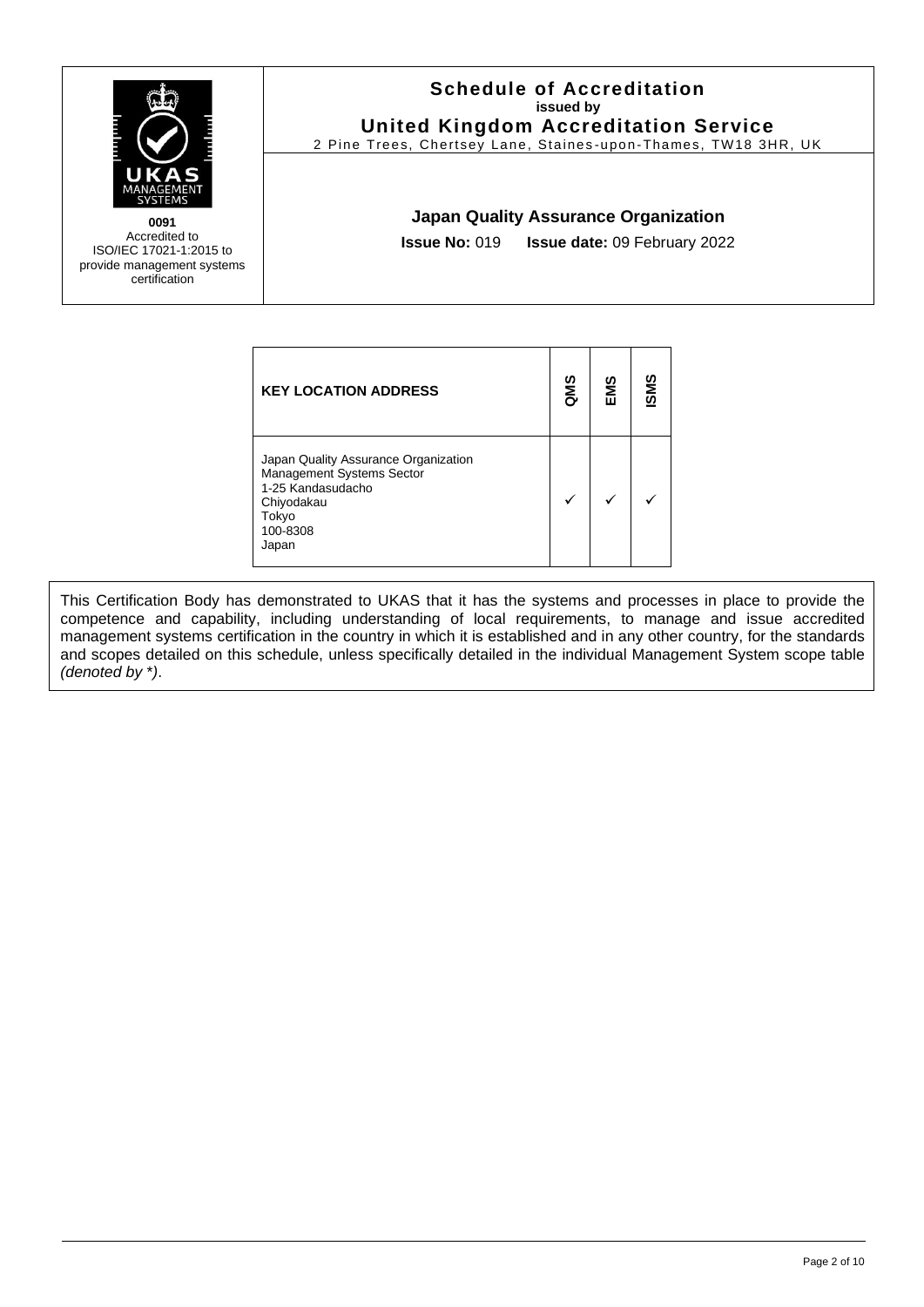

#### **Schedule of Accreditation issued by United Kingdom Accreditation Service**

2 Pine Trees, Chertsey Lane, Staines -upon -Thames, TW18 3HR, UK

### **Japan Quality Assurance Organization**

**Issue No:** 019 **Issue date:** 09 February 2022

# **QUALITY MANAGEMENT SYSTEMS In accordance with ISO/IEC 17021-1: 2015**

<span id="page-2-0"></span>

| ISO 9001: 2015 Certification                                     |                                             |                        |
|------------------------------------------------------------------|---------------------------------------------|------------------------|
| <b>Accreditation Scope Reference</b><br>(as defined in IAF ID 1) | <b>Full/Limited</b><br><b>Accreditation</b> | <b>Extent of Scope</b> |
| IAF 1 Agriculture, forestry and fishing                          | Full                                        |                        |
| IAF 2 Mining and quarrying                                       | Full                                        |                        |
| IAF 3 Food products, beverages and tobacco                       | Full                                        |                        |
| IAF 4 Textiles and textile products                              | Full                                        |                        |
| IAF 5 Leather and leather products                               | Full                                        |                        |
| IAF 6 Wood and wood products                                     | Full                                        |                        |
| IAF 7 Pulp, paper and paper products                             | Full                                        |                        |
| IAF 8 Publishing companies                                       | Full                                        |                        |
| IAF 9 Printing companies                                         | Full                                        |                        |
| IAF 10 Manufacture of coke and refined<br>petroleum products     | Full                                        |                        |
| IAF 12 Chemicals, chemical products and fibres                   | Full                                        |                        |
| IAF 13 Pharmaceuticals                                           | Full                                        |                        |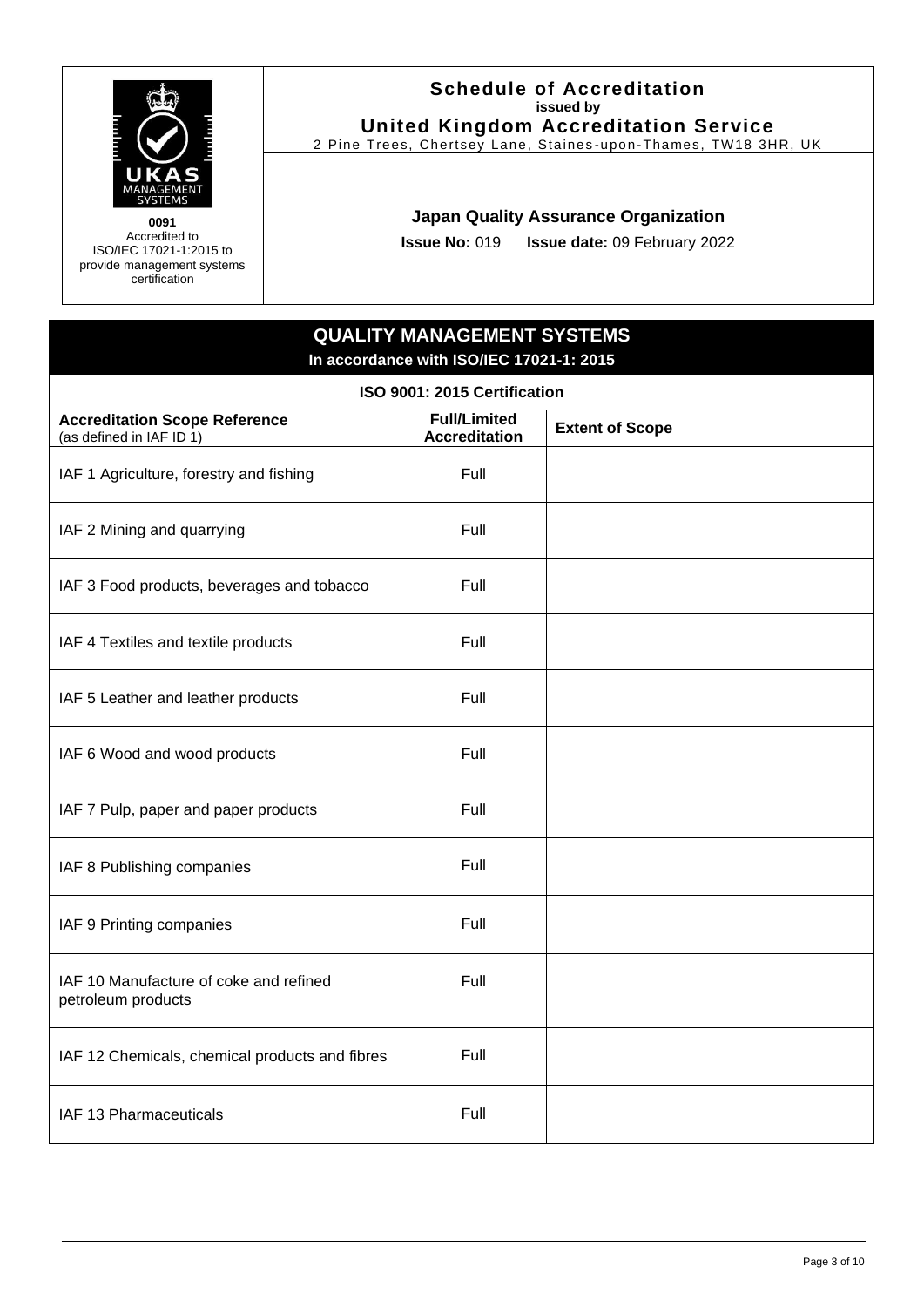

#### **Schedule of Accreditation issued by United Kingdom Accreditation Service**

2 Pine Trees, Chertsey Lane, Staines -upon -Thames, TW18 3HR, UK

### **Japan Quality Assurance Organization**

**Issue No:** 019 **Issue date:** 09 February 2022

### **QUALITY MANAGEMENT SYSTEMS In accordance with ISO/IEC 17021-1: 2015**

| ISO 9001: 2015 Certification                                                                                    |                                             |                        |
|-----------------------------------------------------------------------------------------------------------------|---------------------------------------------|------------------------|
| <b>Accreditation Scope Reference</b><br>(as defined in IAF ID 1)                                                | <b>Full/Limited</b><br><b>Accreditation</b> | <b>Extent of Scope</b> |
| IAF 14 Rubber and plastic products                                                                              | Full                                        |                        |
| IAF 15 Non-metallic mineral products                                                                            | Full                                        |                        |
| IAF 16 Concrete, cement, lime, plaster etc                                                                      | Full                                        |                        |
| IAF 17 Basic metals and fabricated metal<br>products                                                            | Full                                        |                        |
| IAF 18 Machinery and equipment                                                                                  | Full                                        |                        |
| IAF 19 Electrical and optical equipment                                                                         | Full                                        |                        |
| IAF 21 Aerospace                                                                                                | Full                                        |                        |
| IAF 22 Other transport equipment                                                                                | Full                                        |                        |
| IAF 23 Manufacturing not elsewhere classified                                                                   | Full                                        |                        |
| IAF 24 Recycling                                                                                                | Full                                        |                        |
| IAF 28 Construction                                                                                             | Full                                        |                        |
| IAF 29 Wholesale and retail trade; Repair of<br>motor vehicles, motorcycles and personal and<br>household goods | Full                                        |                        |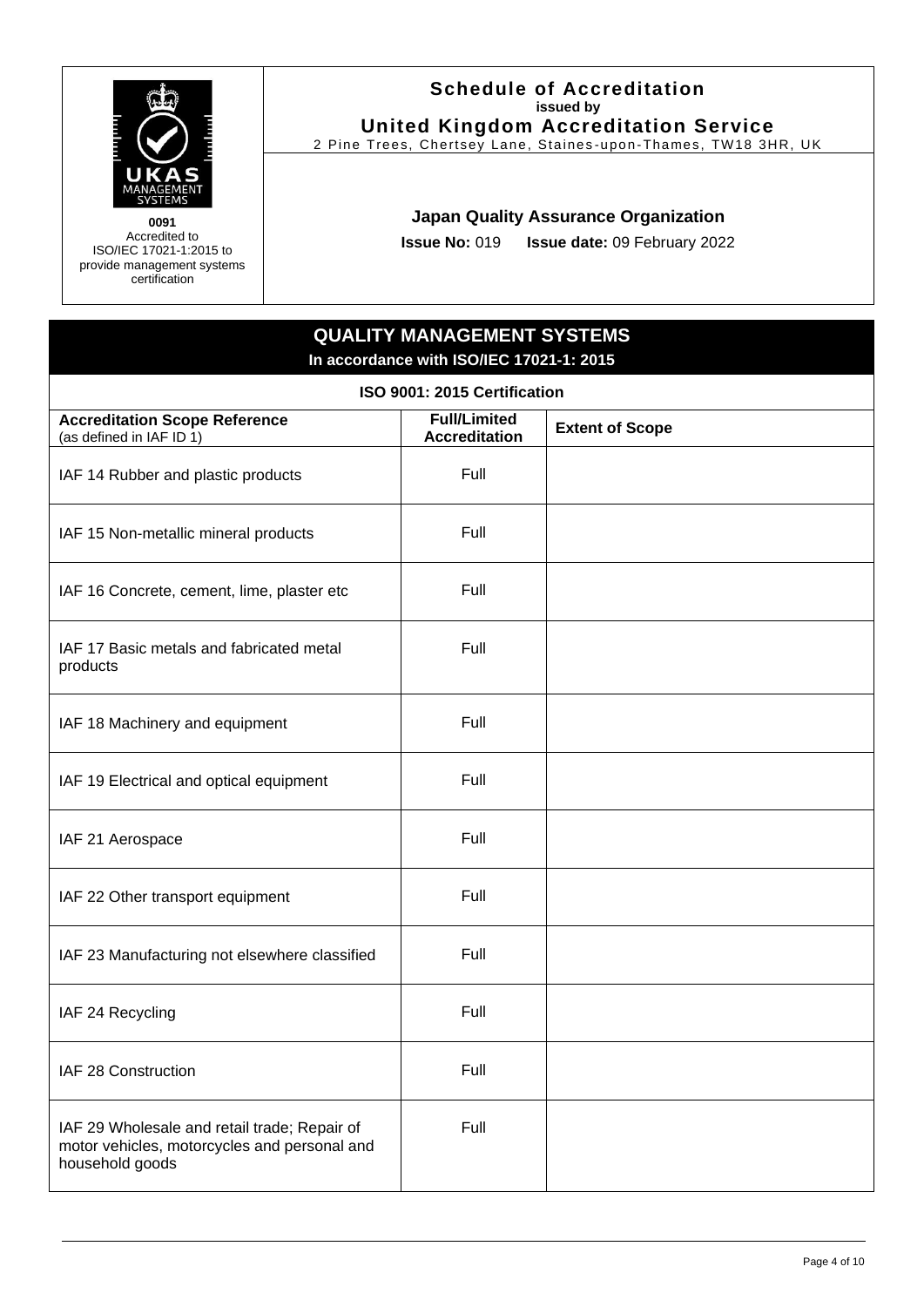

#### **Schedule of Accreditation issued by United Kingdom Accreditation Service**

2 Pine Trees, Chertsey Lane, Staines -upon -Thames, TW18 3HR, UK

### **Japan Quality Assurance Organization**

**Issue No:** 019 **Issue date:** 09 February 2022

# **QUALITY MANAGEMENT SYSTEMS In accordance with ISO/IEC 17021-1: 2015**

| ISO 9001: 2015 Certification                                     |                                             |                        |
|------------------------------------------------------------------|---------------------------------------------|------------------------|
| <b>Accreditation Scope Reference</b><br>(as defined in IAF ID 1) | <b>Full/Limited</b><br><b>Accreditation</b> | <b>Extent of Scope</b> |
| IAF 30 Hotels and restaurants                                    | Full                                        |                        |
| IAF 31 Transport, storage and communication                      | Full                                        |                        |
| IAF 32 Financial intermediation; real estate;<br>renting         | Full                                        |                        |
| IAF 33 Information technology                                    | Full                                        |                        |
| IAF 34 Engineering services                                      | Full                                        |                        |
| IAF 35 Other services                                            | Full                                        |                        |
| IAF 36 Public administration                                     | Full                                        |                        |
| IAF 37 Education                                                 | Full                                        |                        |
| IAF 38 Health and social work                                    | Full                                        |                        |
| IAF 39 Other social services                                     | Full                                        |                        |
| <b>END</b>                                                       |                                             |                        |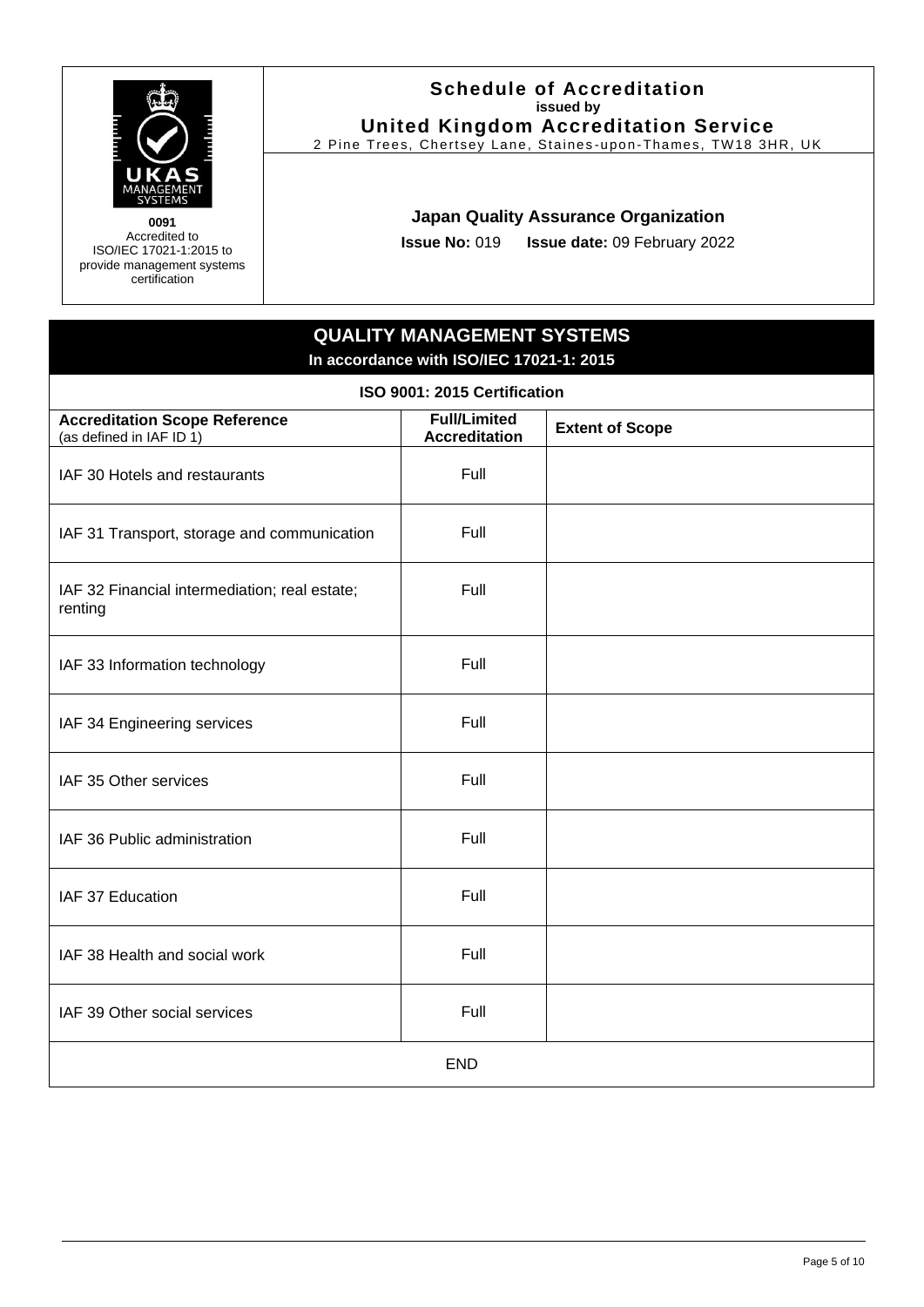

#### **Schedule of Accreditation issued by United Kingdom Accreditation Service**

2 Pine Trees, Chertsey Lane, Staines -upon -Thames, TW18 3HR, UK

#### **Japan Quality Assurance Organization**

**Issue No:** 019 **Issue date:** 09 February 2022

# **ENVIRONMENTAL MANAGEMENT SYSTEMS In accordance with ISO/IEC 17021-1: 2015**

<span id="page-5-0"></span>

| ISO 14001: 2015 Certification                                    |                                               |                        |
|------------------------------------------------------------------|-----------------------------------------------|------------------------|
| <b>Accreditation Scope Reference</b><br>(as defined in IAF ID 1) | <b>Full / Limited</b><br><b>Accreditation</b> | <b>Extent of Scope</b> |
| IAF 1 Agriculture, forestry and fishing                          | Full                                          |                        |
| IAF 2 Mining and quarrying                                       | Full                                          |                        |
| IAF 3 Food products, beverages and tobacco                       | Full                                          |                        |
| IAF 4 Textiles and textile products                              | Full                                          |                        |
| IAF 5 Leather and leather products                               | Full                                          |                        |
| IAF 6 Wood and wood products                                     | Full                                          |                        |
| IAF 7 Pulp, paper and paper products                             | Full                                          |                        |
| IAF 8 Publishing companies                                       | Full                                          |                        |
| IAF 9 Printing companies                                         | Full                                          |                        |
| IAF 10 Manufacture of coke and refined<br>petroleum products     | Full                                          |                        |
| IAF 12 Chemicals, chemical products and fibres                   | Full                                          |                        |
| IAF 13 Pharmaceuticals                                           | Full                                          |                        |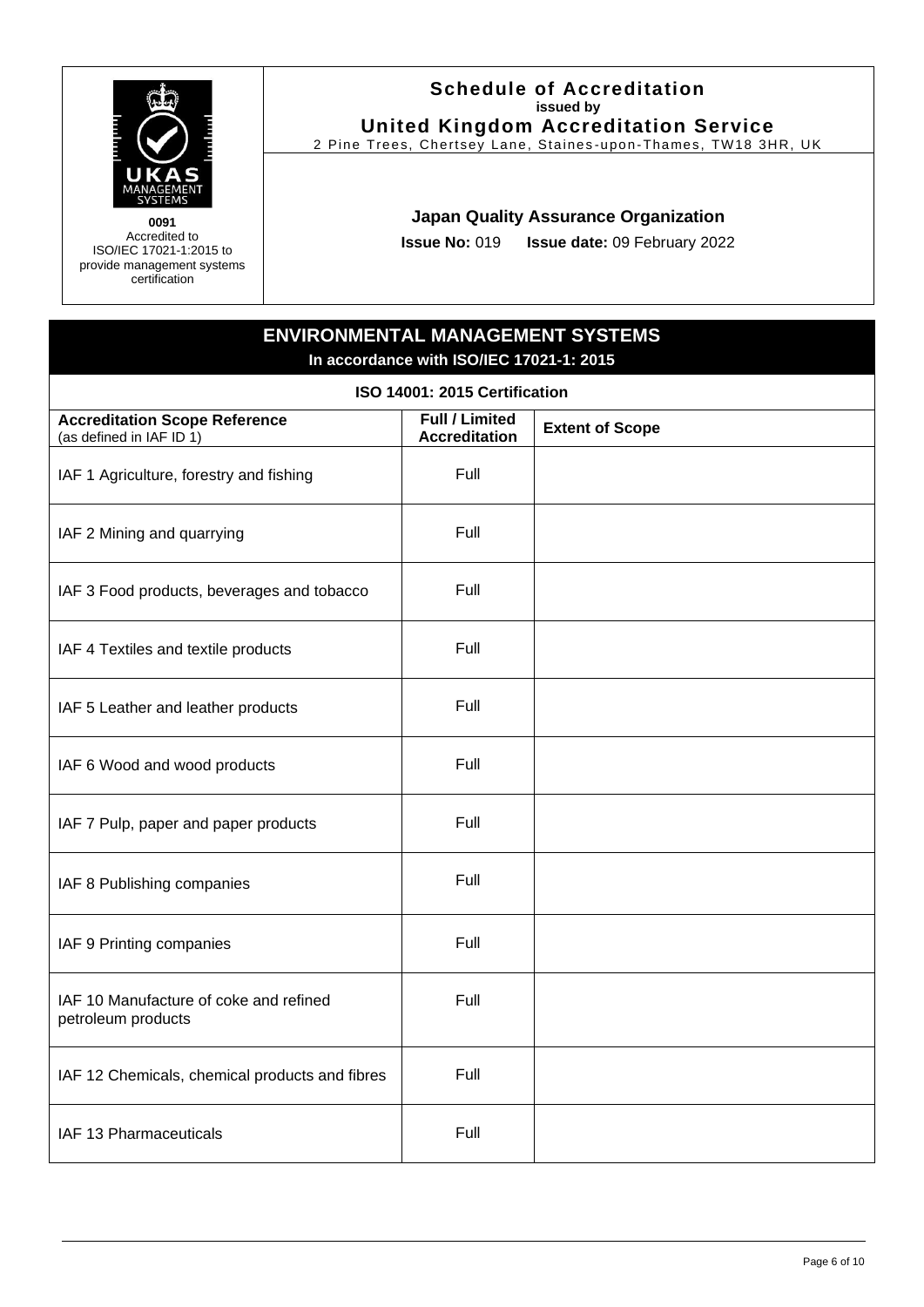

#### **Schedule of Accreditation issued by United Kingdom Accreditation Service**

2 Pine Trees, Chertsey Lane, Staines -upon -Thames, TW18 3HR, UK

### **Japan Quality Assurance Organization**

**Issue No:** 019 **Issue date:** 09 February 2022

## **ENVIRONMENTAL MANAGEMENT SYSTEMS In accordance with ISO/IEC 17021-1: 2015**

| ISO 14001: 2015 Certification                                    |                                               |                        |
|------------------------------------------------------------------|-----------------------------------------------|------------------------|
| <b>Accreditation Scope Reference</b><br>(as defined in IAF ID 1) | <b>Full / Limited</b><br><b>Accreditation</b> | <b>Extent of Scope</b> |
| IAF 14 Rubber and plastic products                               | Full                                          |                        |
| IAF 15 Non-metallic mineral products                             | Full                                          |                        |
| IAF 16 Concrete, cement, lime, plaster etc                       | Full                                          |                        |
| IAF 17 Basic metals and fabricated metal<br>products             | Full                                          |                        |
| IAF 18 Machinery and equipment                                   | Full                                          |                        |
| IAF 19 Electrical and optical equipment                          | Full                                          |                        |
| IAF 20 Shipbuilding                                              | Full                                          |                        |
| IAF 22 Other transport equipment                                 | Full                                          |                        |
| IAF 23 Manufacturing not elsewhere classified                    | Full                                          |                        |
| IAF 24 Recycling                                                 | Full                                          |                        |
| IAF 25 Electricity Supply                                        | Full                                          |                        |
| EA 26 Gas supply                                                 | Full                                          |                        |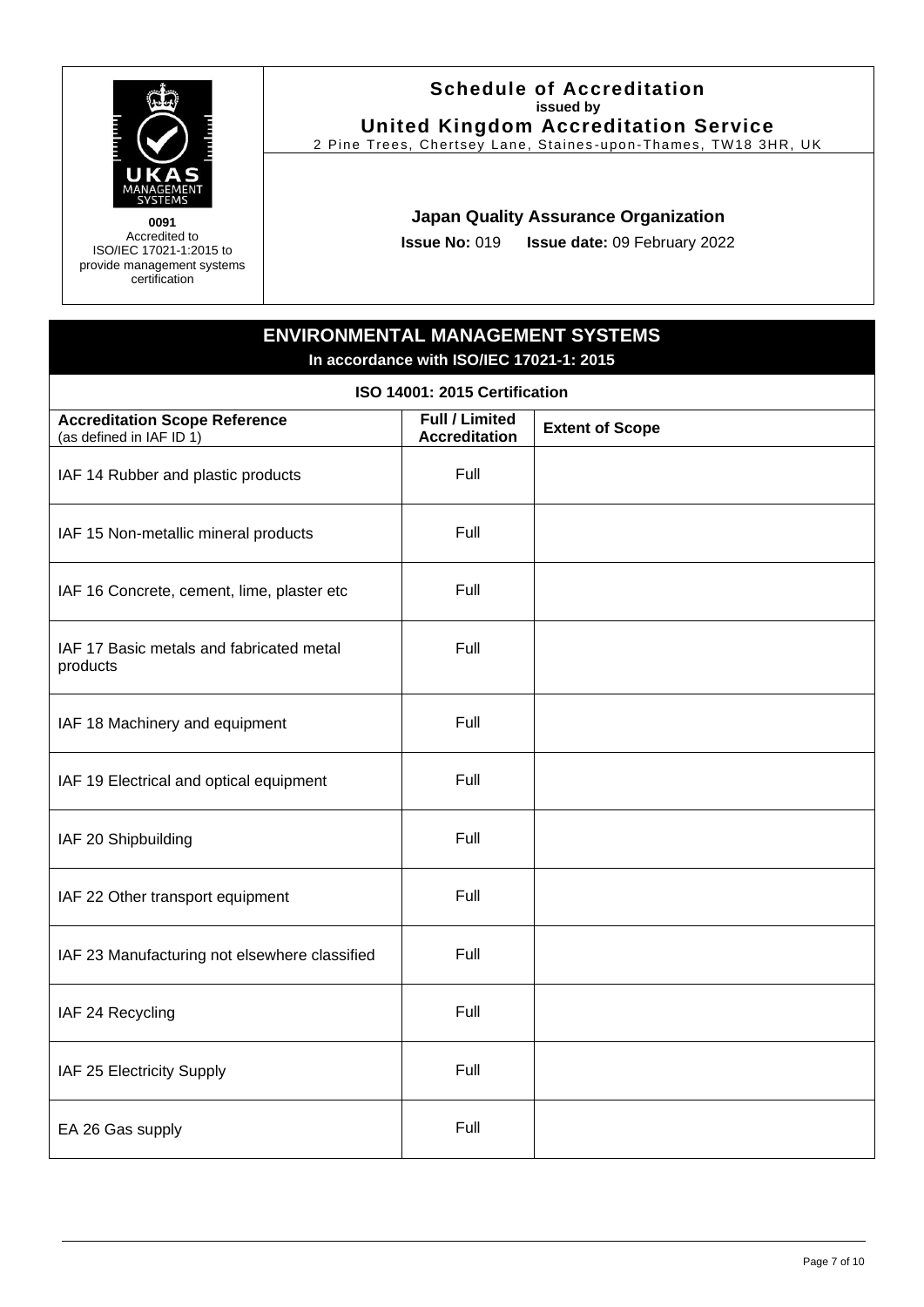

#### **Schedule of Accreditation issued by United Kingdom Accreditation Service**

2 Pine Trees, Chertsey Lane, Staines -upon -Thames, TW18 3HR, UK

#### **Japan Quality Assurance Organization**

**Issue No:** 019 **Issue date:** 09 February 2022

# **ENVIRONMENTAL MANAGEMENT SYSTEMS In accordance with ISO/IEC 17021-1: 2015**

| ISO 14001: 2015 Certification                                                                                   |                                        |                        |
|-----------------------------------------------------------------------------------------------------------------|----------------------------------------|------------------------|
| <b>Accreditation Scope Reference</b><br>(as defined in IAF ID 1)                                                | Full / Limited<br><b>Accreditation</b> | <b>Extent of Scope</b> |
| IAF 27 Water supply                                                                                             | Full                                   |                        |
| IAF 28 Construction                                                                                             | Full                                   |                        |
| IAF 29 Wholesale and retail trade; Repair of<br>motor vehicles, motorcycles and personal and<br>household goods | Full                                   |                        |
| IAF 30 Hotels and restaurants                                                                                   | Full                                   |                        |
| IAF 31 Transport, storage and communication                                                                     | Full                                   |                        |
| IAF 32 Financial intermediation; real estate;<br>renting                                                        | Full                                   |                        |
| IAF 33 Information technology                                                                                   | Full                                   |                        |
| IAF 34 Engineering services                                                                                     | Full                                   |                        |
| IAF 35 Other services                                                                                           | Full                                   |                        |
| IAF 36 Public administration                                                                                    | Full                                   |                        |
| IAF 37 Education                                                                                                | Full                                   |                        |
| IAF 38 Health and social work                                                                                   | Full                                   |                        |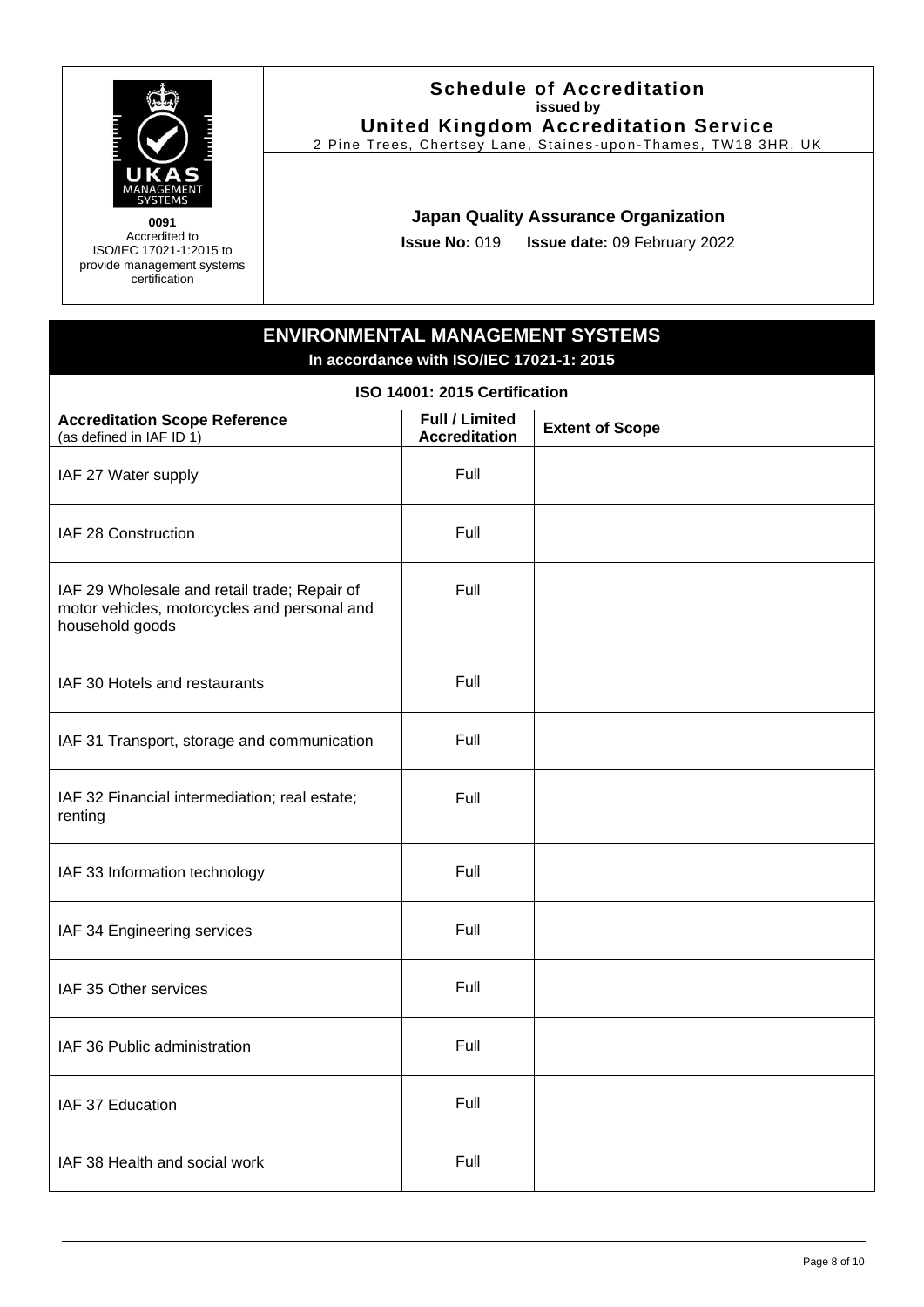

#### **Schedule of Accreditation issued by United Kingdom Accreditation Service**

2 Pine Trees, Chertsey Lane, Staines -upon -Thames, TW18 3HR, UK

#### **Japan Quality Assurance Organization**

**Issue No:** 019 **Issue date:** 09 February 2022

# **ENVIRONMENTAL MANAGEMENT SYSTEMS In accordance with ISO/IEC 17021-1: 2015 ISO 14001: 2015 Certification Accreditation Scope Reference** (as defined in IAF ID 1) **Full / Limited Extent of Scope** IAF 39 Other social services Full Full END